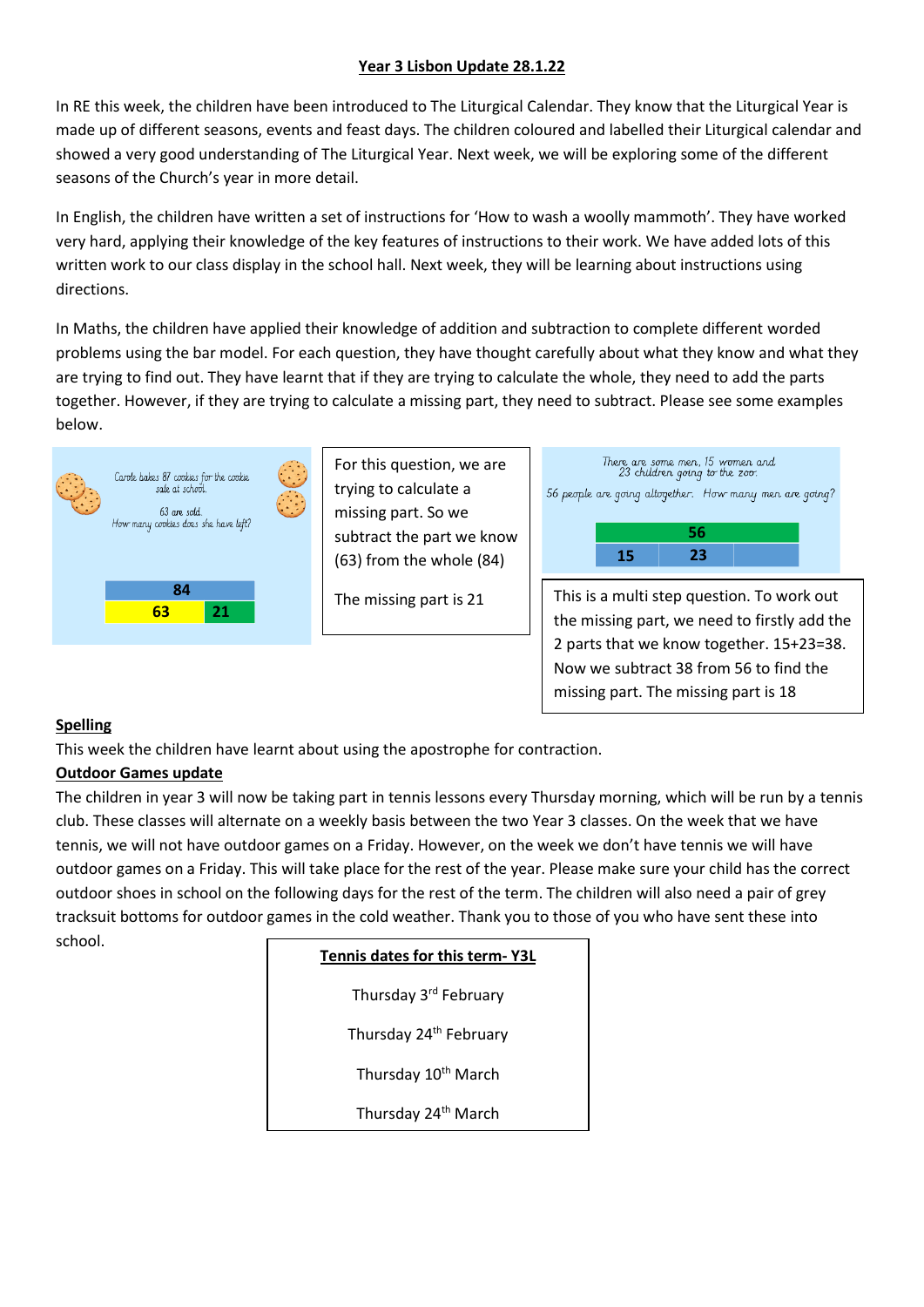### **Homework**

The children have been given a Maths activity to complete on solving addition and subtraction problems using the bar model. We have completed lots of these questions in class this week, so the children should be very familiar with how to complete these.

It was great to see so many children apply for the role of sports councillor. They shared lots of wonderful speeches in class and each child then voted for who they would like to choose. This week, I have sent out an application for **school councillor**. If your child is interested in representing their class as school councillor, they will need to fill out the sheet, or perhaps prepare a short speech about why they would like to be a school councillor. This needs to be returned to school by **Tuesday.**

#### **Messages**

- As the weather is now getting colder, can you please ensure that your child has a pair of **light grey jogging bottoms** for outdoor games in their PE kit. Please label these with your child's name.
- A reminder to please ensure that if your child has a pen licence, that they will need spare cartridges and ink erasers in school
- A reminder that **no earrings** should be worn in school and long hair needs to be tied up.

Thank you, Have a great weekend, Laura  $\circledcirc$